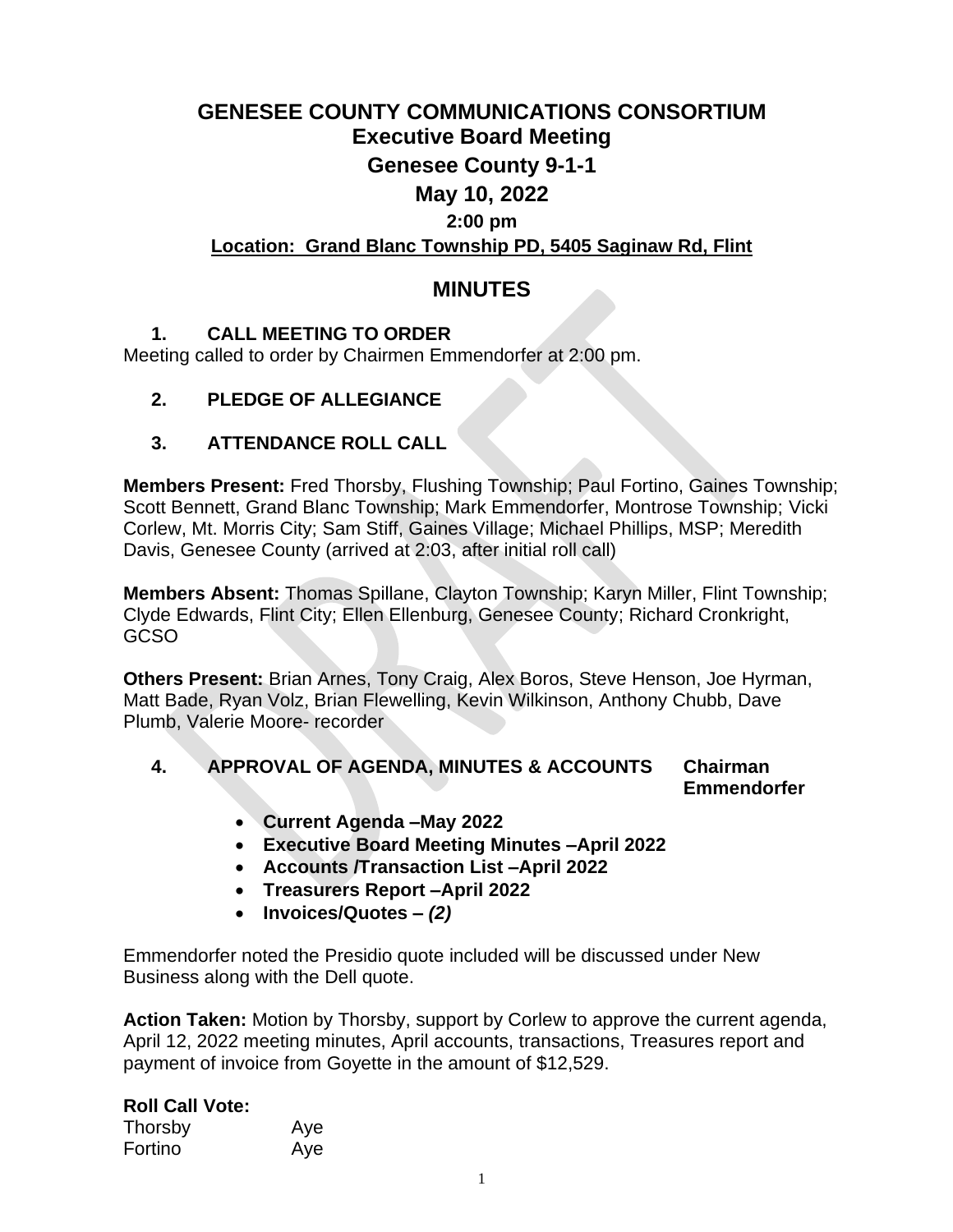| <b>Bennett</b> | Aye |
|----------------|-----|
| Emmendorfer    | Aye |
| Corlew         | Aye |
| Stiff          | Aye |
| Phillips       | Aye |

## **All Ayes, Motion Passes**

## **5. PUBLIC COMMENTS ON AGENDA ITEMS ONLY**

## **6. OLD BUSINESS**

## **A. Advisory Committee Report Chief Bade**

Chief Bade reported that Tyler training and configuration is continuing as scheduled. Shook has been working with Tyler to find a fix for the Windows 7 to Windows 10 issue.

911 is working to get additional laptops ordered to accommodate workgroups for the train-the-trainer schedule ahead of the go-live date this fall.

LEIN Data billing was sent out to the agencies for 2021 services.

## **7. NEW BUSINESS**

## **A. Quote Approval (1) Plumb**

## Plumb presented the first quote from Presidio for 70 laptops, which would provide enough for train-the-trainer sessions. Plumb then presented a second quote for a total purchase of 305 laptops, which would replace the entire fleet. Plumb stated, after seeing the price on the first quote and comparing this to the last purchase of laptops, one year ago, the price has gone up almost twenty percent. Knowing this, we went back to Presidio and requested an additional quote for the quantity of 305 laptops. The price quoted for 305 will save us \$38 per laptop, which is almost \$12,000 by purchasing the larger quantity all at once. Plumb stated, if we wait to purchase the remaining laptops that we need in smaller batches over the next few months we may be paying much higher prices than what we're being quoted today. The amount for a total of 330 laptops was approved in the 2022 Technology Fund budget. This current quote for 305 laptops is within that approved budget amount.

If we purchase the bulk of the new laptops now, we will not need to spend the additional \$49,688 for Dell to upgrade all the Windows Licenses since the new laptops will come preinstalled with Windows 11. With the new laptop purchase we will not require this additional license cost above the laptop cost.

Question was asked and confirmed that the laptops being ordered will be ready to go with Windows 10, as needed for the Tyler CAD program.

**Action Taken**: Motion by Thorsby, support by Bennett to approve the Presidio quote for the purchase of 305 laptops, totaling \$823,195, from the Technology Fund.

## **Roll Call Vote:**

## 2